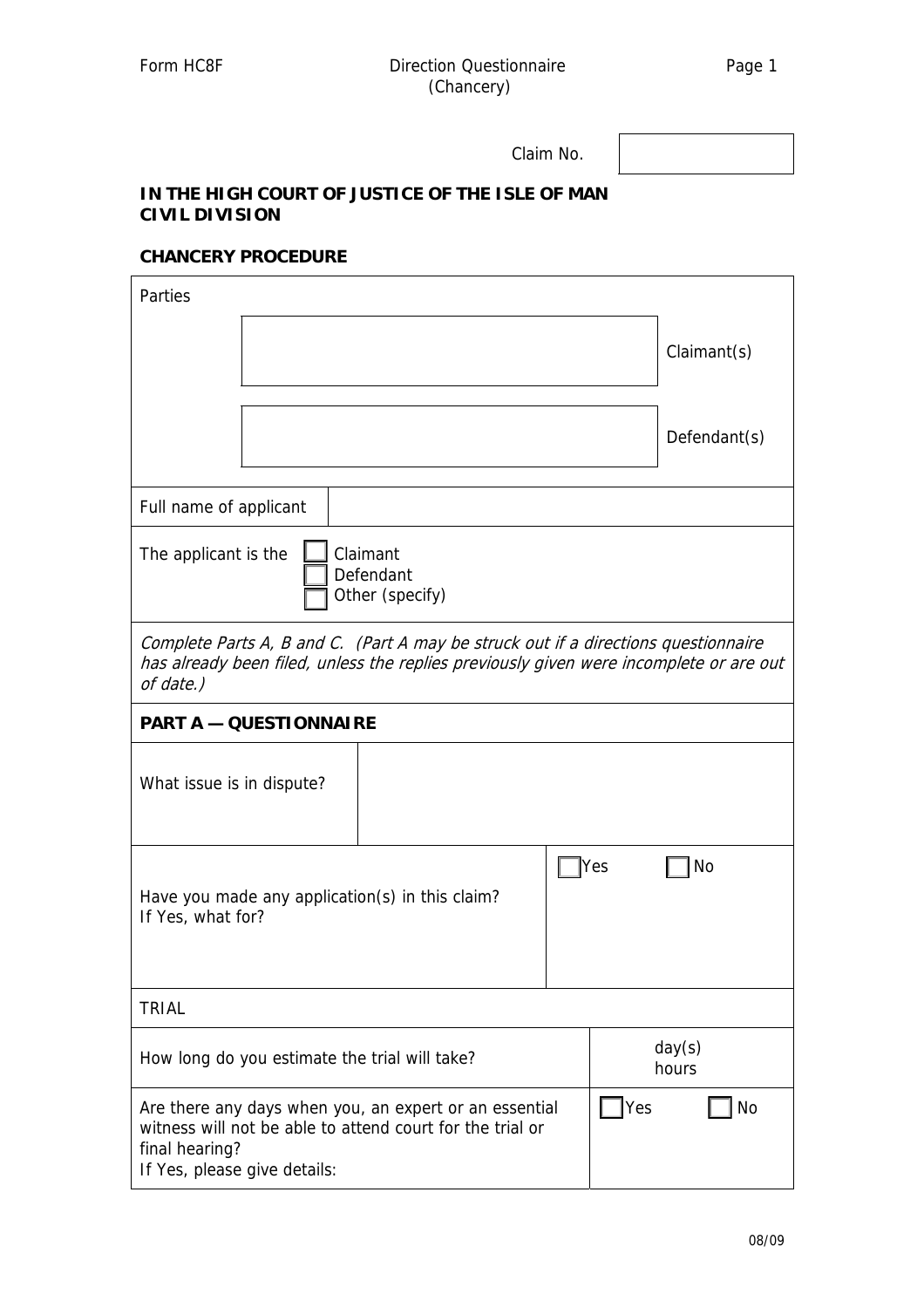| Name                                                                                                                                                             | Date(s) not available |  |  |  |  |
|------------------------------------------------------------------------------------------------------------------------------------------------------------------|-----------------------|--|--|--|--|
|                                                                                                                                                                  |                       |  |  |  |  |
| <b>PART B - APPLICATION FOR DIRECTIONS</b> (tick and complete as appropriate)<br>Any directions which have been agreed by all parties should be marked "Agreed". |                       |  |  |  |  |
| 1. Directions hearing<br>The applicant wishes the application to be dealt with<br>at a hearing<br>without a hearing                                              |                       |  |  |  |  |
| If a hearing is requested -<br>How long is the hearing expected to last?<br>minutes<br>hours<br>Is this time estimate agreed by all the parties?<br>No<br>Yes    |                       |  |  |  |  |
| 2. Disclosure and inspection of documents                                                                                                                        |                       |  |  |  |  |
| Order for disclosure<br>(An order for disclosure is for standard disclosure unless the court directs otherwise.)                                                 |                       |  |  |  |  |
| Each party must serve a list of documents on every other party<br>not later than                                                                                 |                       |  |  |  |  |
| Order for specific disclosure [     and specific inspection] of the following<br>documents or classes of documents:                                              |                       |  |  |  |  |
|                                                                                                                                                                  |                       |  |  |  |  |
| 3. Case management                                                                                                                                               |                       |  |  |  |  |
| The claimant shall file and serve on every other party a case summary not later than                                                                             |                       |  |  |  |  |
| A pre-trial review shall be held on or after                                                                                                                     |                       |  |  |  |  |